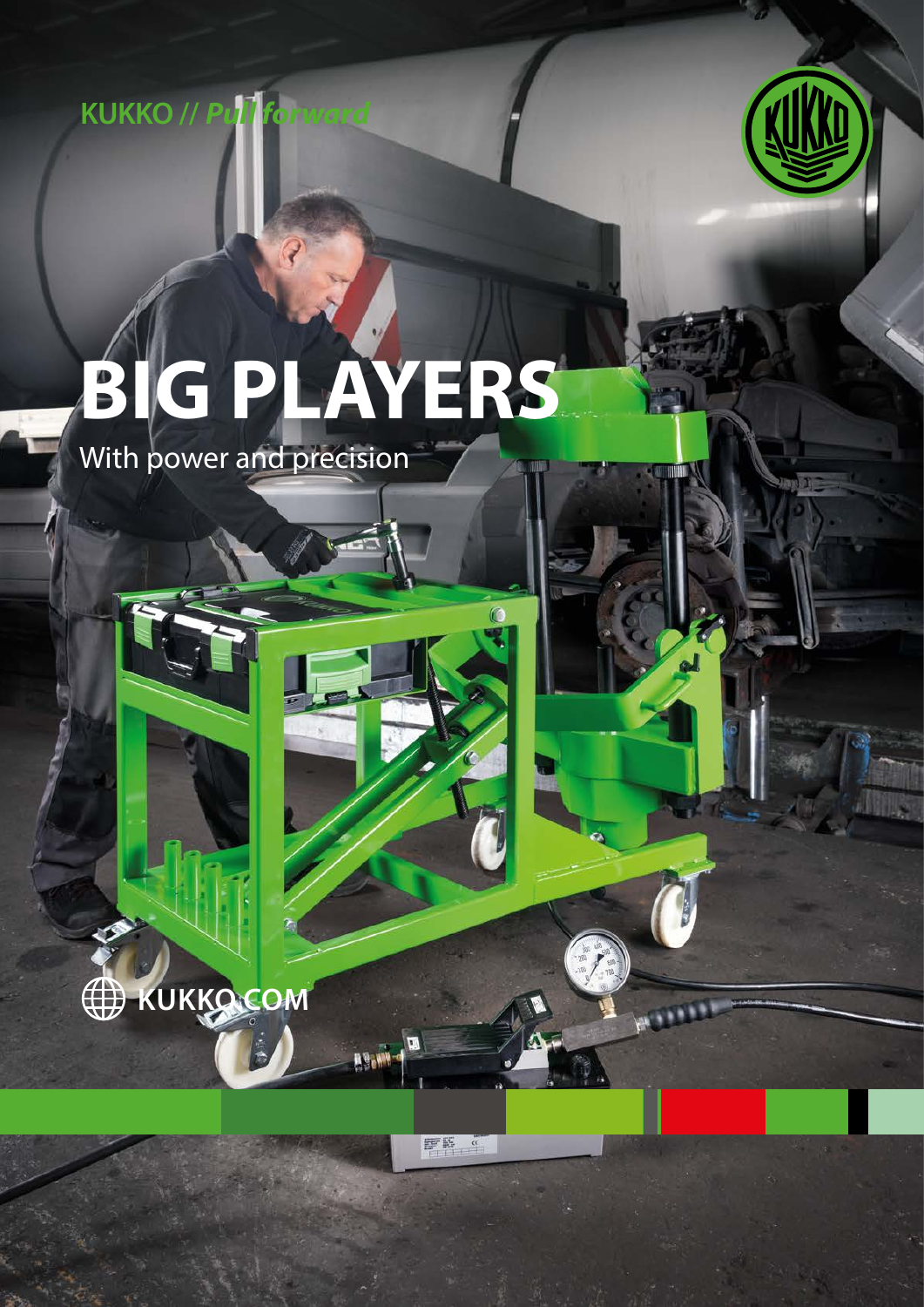### **KUKKO AXLE**

**The mobile, hydraulic steering knuckle pin press**

#### **COLOSSAL SAFETY**

The state-of-the-art kingpin press meets the highest demands of everyday workshop activities.

 It delivers maximum functionality when pressing in and pressing out all standard kingpins on the front axles of commercial vehicles.

Maximum safety is guaranteed by the stability and durability of the press.

#### **HIGHEST PRECISION**

Use the spindle to adjust the working height to millimeter precision and ensure optimal handling for all difficult mounting conditions.

#### **SIMPLE HANDLING**

The axle operates "hands-free". This means that a pneumatic hydraulic pump helps the user operate it.

This significantly reduces the amount of strength required.

#### **MULTIFUNCTIONAL USE**

Thanks to the swivel-mounted and rotatable press frame, precise positioning is ensured.

At the same time, the 360° swivel unit can be used for both pressing in and out.

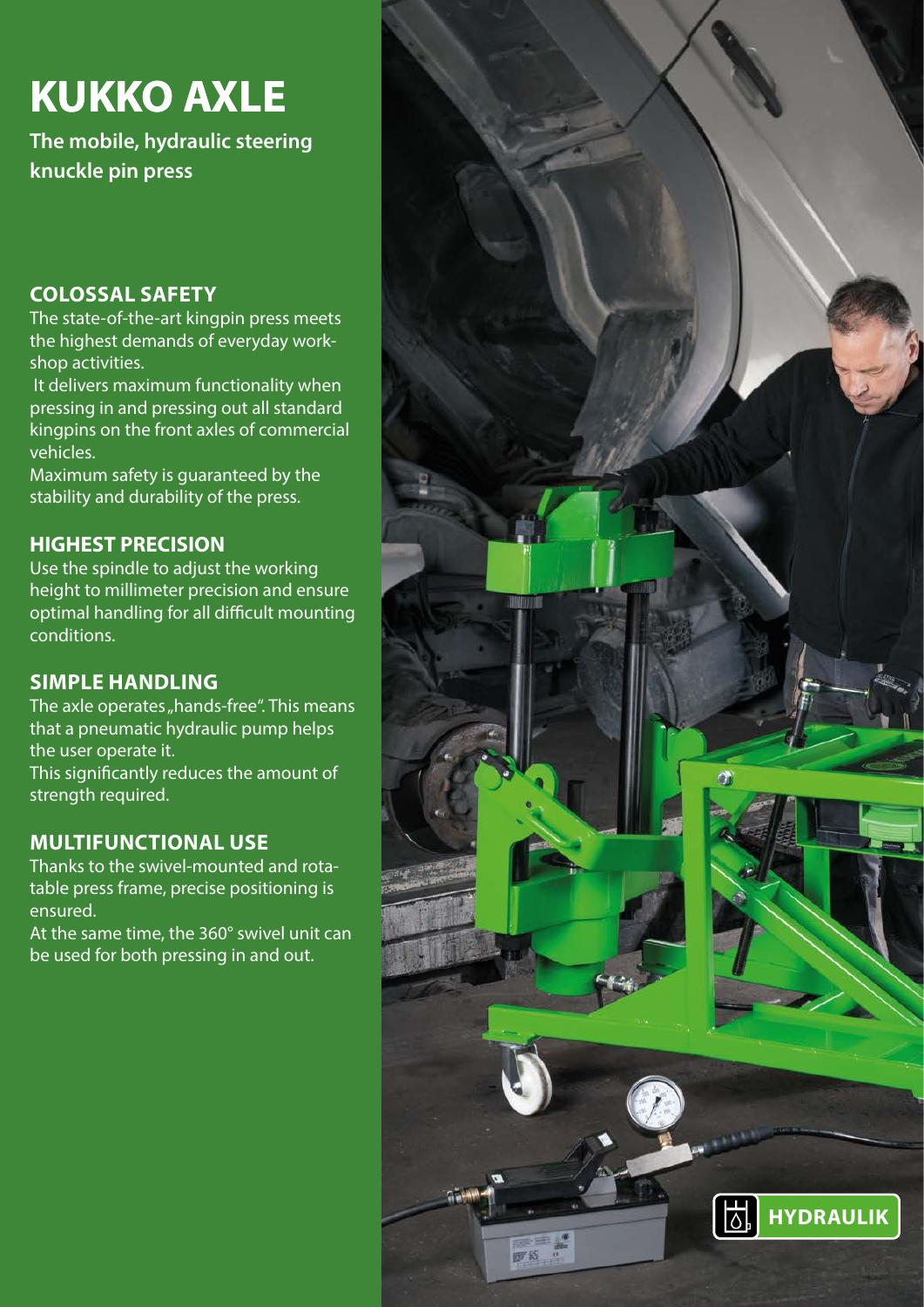### **KUKKO URANOS**

**The motor conductor for removing and installing motors without limits.**

#### **UNIVERSAL ADJUSTMENT**

The motor conductor can be used in a number of ways, thus ensuring optimal movement of the incline position when removing and installing motors and engines from vehicles of all types.

#### **READY-TO-USE**

The motor conductor does not have to be installed on the device and is immediately ready for use.

#### **LIMITLESS WORK**

The endless hand chain is actuated in a flexible manner, thus securing any desired inclined position when removing or installing the motor.

#### **MAXIMUM SAFETY**

A sufficient safe distance is always ensured by the hand chain guide in an oscillating swing arm.

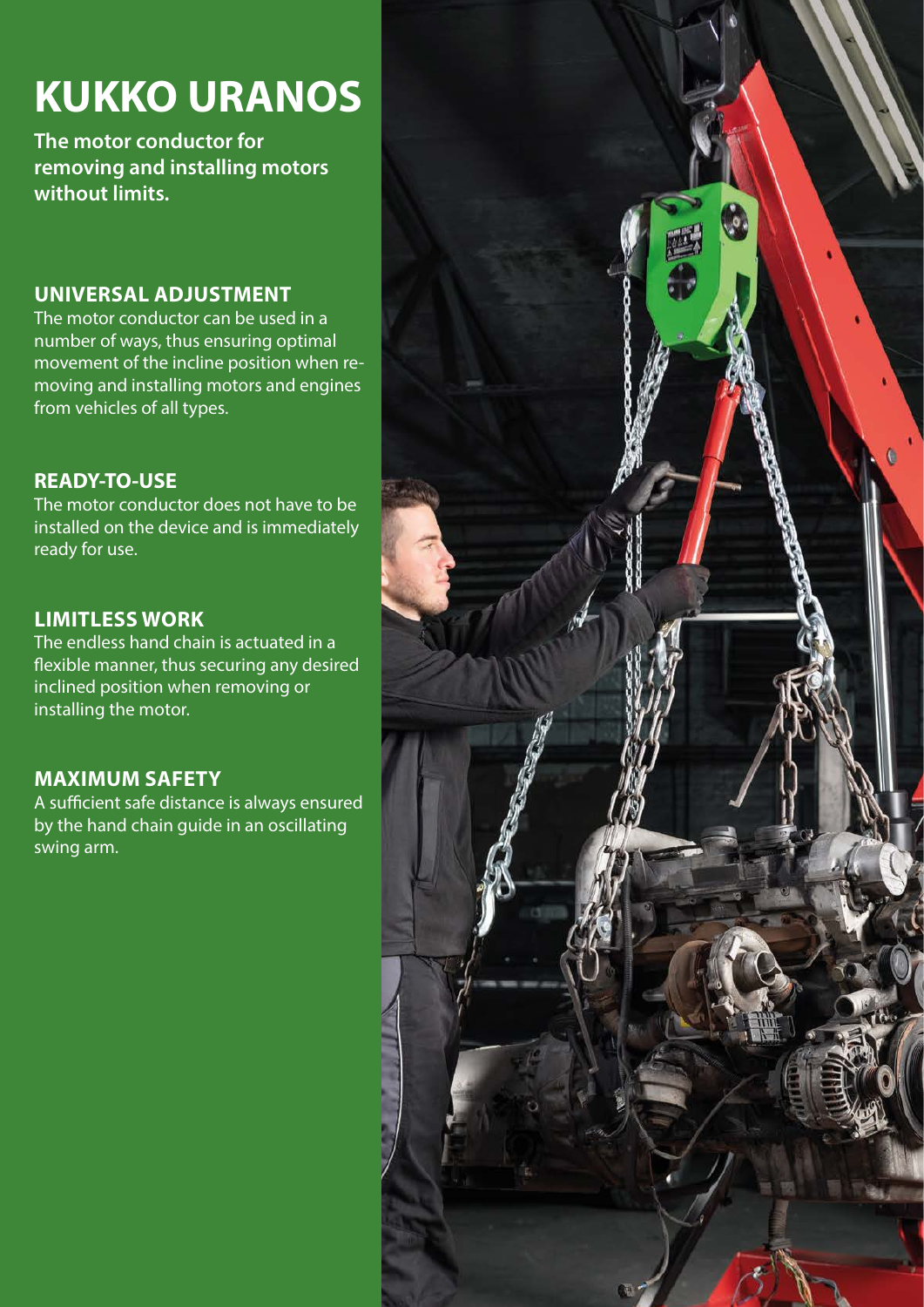### **The strongest in its class**



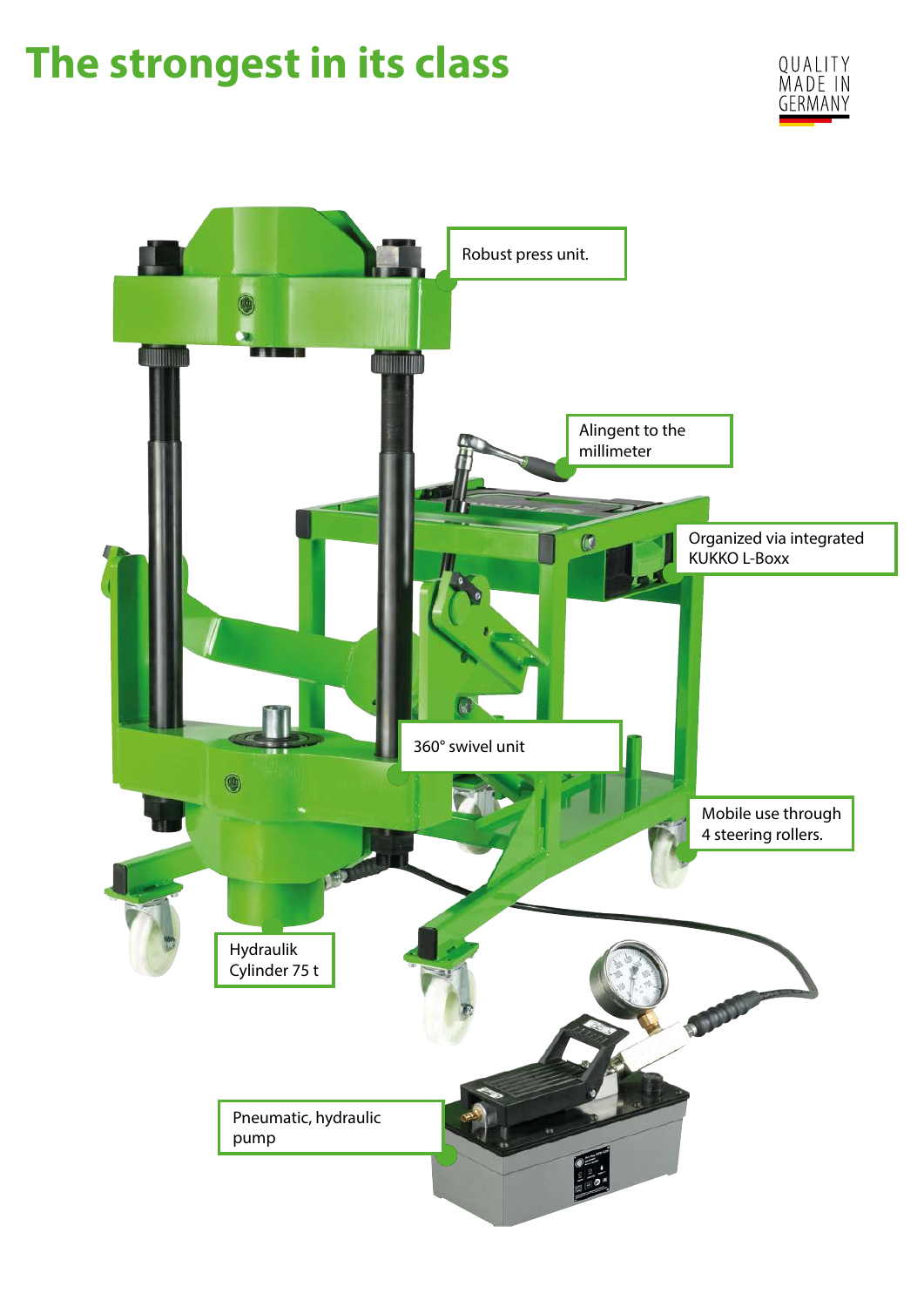## **KUKKO Big Players, overview**



#### KUKKO Axle



#### **Mobile, hydraulic steering knuckle pin press**

- Mobile, hydraulic steering knuckle pin press with pneumatic pump drive.
- For pressing steering knuckle pins in and out on the front axles of commercial vehicles.
- The press can be used with axles that are either installed or have been dismantled.
- For quick and easy positioning on the vehicle, the work unit swivels and can be preset.
- Easy positioning with four steering rollers.



**PRODUCT INFORMATION** Ŭ

**Pin and bush set available as accessories.**

| Art.-<br>No.   | ¦≂<br>ЧЧ⊾<br>Щ<br>mm | ∥L⊦<br>۱J<br>mm | HLD<br>mm | $\Theta$<br>mm | max.t | kg  |
|----------------|----------------------|-----------------|-----------|----------------|-------|-----|
| <b>Y-AP-75</b> | 370                  | 415-615         | 1100      | 155            | 75    | 300 |

#### KUKKO Uranos



#### **Engine conductor**

- With self-locking worm gear and 3-point suspension.
- The hand chain can be operated in all angular positions without impairment.
- The desired incline is securely held by the built-in, self-locking worm gear as soon as the operation of the hand chain stops.
- The large gear ratio of the worm gear, with maximum efficiency, guarantees expeditious handling in all situations.
- A detailed instruction manual is included with each engine conductor.

| Art.-<br>No. |      | ત્ક∙ક્\± | o o∴ | kg   |       |
|--------------|------|----------|------|------|-------|
|              | mm   | mm       | mm   | κg   | kg    |
| W-3180       | 1900 | 700      | 500  | 2000 | 32,00 |
| W-3188       | 1245 | 500      | 345  | 500  | 11,85 |